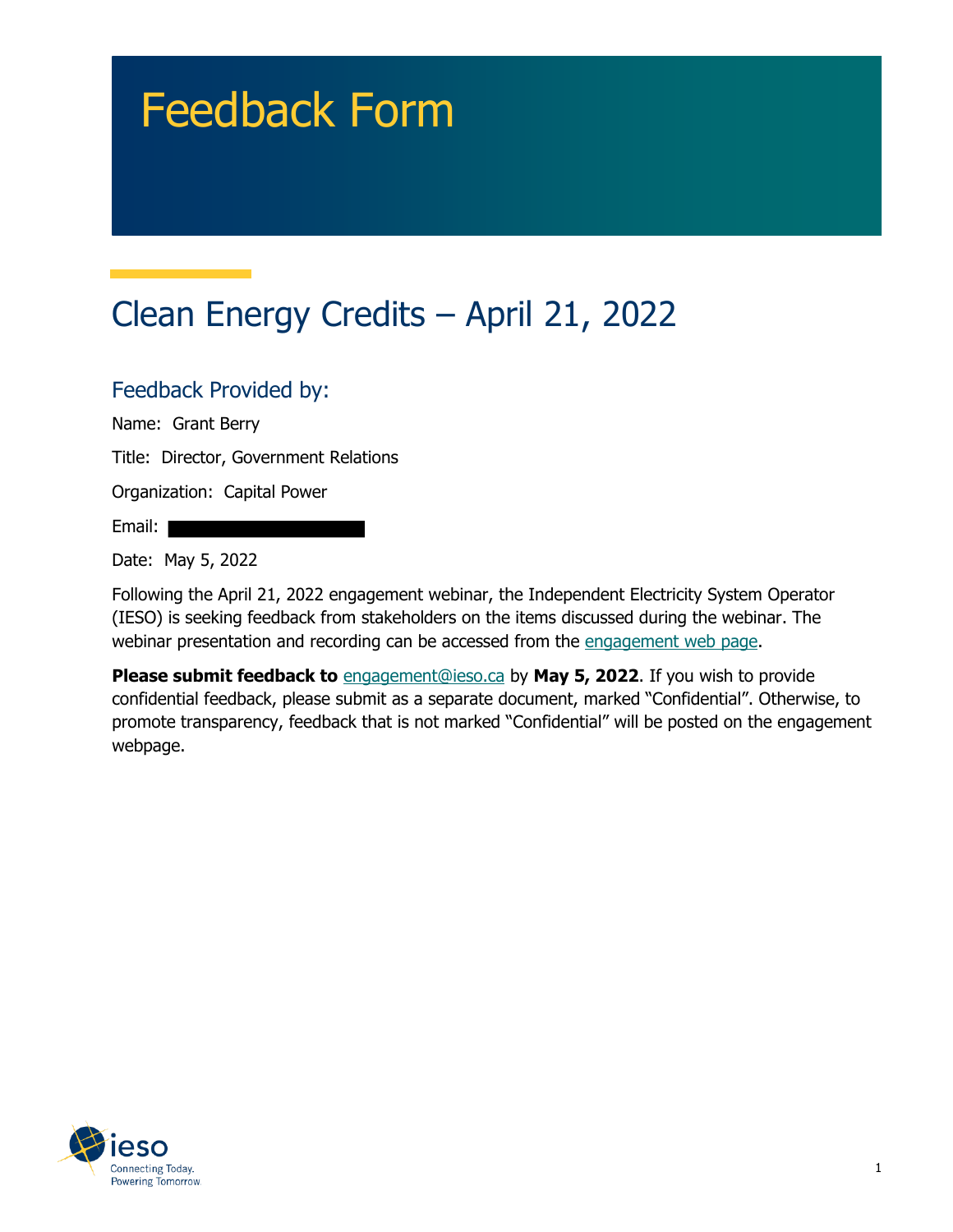### Registry Design Features

| <b>Topic</b>                                                                                                             | <b>Feedback</b>                                                                                                                                                                                                                                                                                                                                                                                                                          |
|--------------------------------------------------------------------------------------------------------------------------|------------------------------------------------------------------------------------------------------------------------------------------------------------------------------------------------------------------------------------------------------------------------------------------------------------------------------------------------------------------------------------------------------------------------------------------|
| Are there any registry features missing<br>from the proposed list, either basic<br>requirements or future functionality? | In our March 17 Feedback Form, Capital Power outlined<br>several best practices related to clean energy registry<br>design based on our experience. The IESO's April 21<br>Presentation (the "Presentation") captures this feedback<br>well and identifies several other important design features.<br>Capital Power appreciates the IESO's consideration of our<br>feedback and has no further comments on this aspect at<br>this time. |

### CEC Product Offering Options

| <b>Topic</b>                                                                             | <b>Feedback</b>                                                                                                                                                                                                                                                                                                                                                                                          |
|------------------------------------------------------------------------------------------|----------------------------------------------------------------------------------------------------------------------------------------------------------------------------------------------------------------------------------------------------------------------------------------------------------------------------------------------------------------------------------------------------------|
| Has IESO identified the right set of CEC<br>product offerings? Are there any<br>missing? | The IESO has identified the major categories of product<br>offerings, however it is clear based on the number of<br>variations and sub-variations for each of the offerings that<br>details matter. Further consultation and additional analysis<br>and evaluation by the IESO and/or the Ministry may be<br>necessary to ensure an option that works for Ontario and<br>avoids unintended consequences. |

| <b>Topic</b>                                                                                                 | <b>Feedback</b>                                                                                                                                                                                                                                                     |
|--------------------------------------------------------------------------------------------------------------|---------------------------------------------------------------------------------------------------------------------------------------------------------------------------------------------------------------------------------------------------------------------|
| Are there benefits/challenges to any of<br>the proposed CEC product offerings that<br>have not been covered? | The IESO has generally covered the major benefits and<br>challenges associated with the different CEC product<br>offerings. As mentioned above, the details of these options<br>matter and may need to be further explored to ensure no<br>unintended consequences. |

| <b>Topic</b>                                                     | <b>Feedback</b>                                                                                                                                                                                                                                                                                                                                                                                                                                                                                                                                   |
|------------------------------------------------------------------|---------------------------------------------------------------------------------------------------------------------------------------------------------------------------------------------------------------------------------------------------------------------------------------------------------------------------------------------------------------------------------------------------------------------------------------------------------------------------------------------------------------------------------------------------|
| Which CEC option(s) works best for your<br>company? For Ontario? | Capital Power believes that Option $1a$ – "free unbundled<br>distribution" may be the best approach for dealing with the<br>environmental attributes associated with existing<br>renewable assets under contract with the IESO whereby<br>the IESO retains ownership of those attributes. This<br>approach will help avoid any impacts to the residual supply<br>mix for existing customers and at the same time provide<br>them with value for the renewable energy they have paid<br>to build. As the IESO points out in its Presentation, this |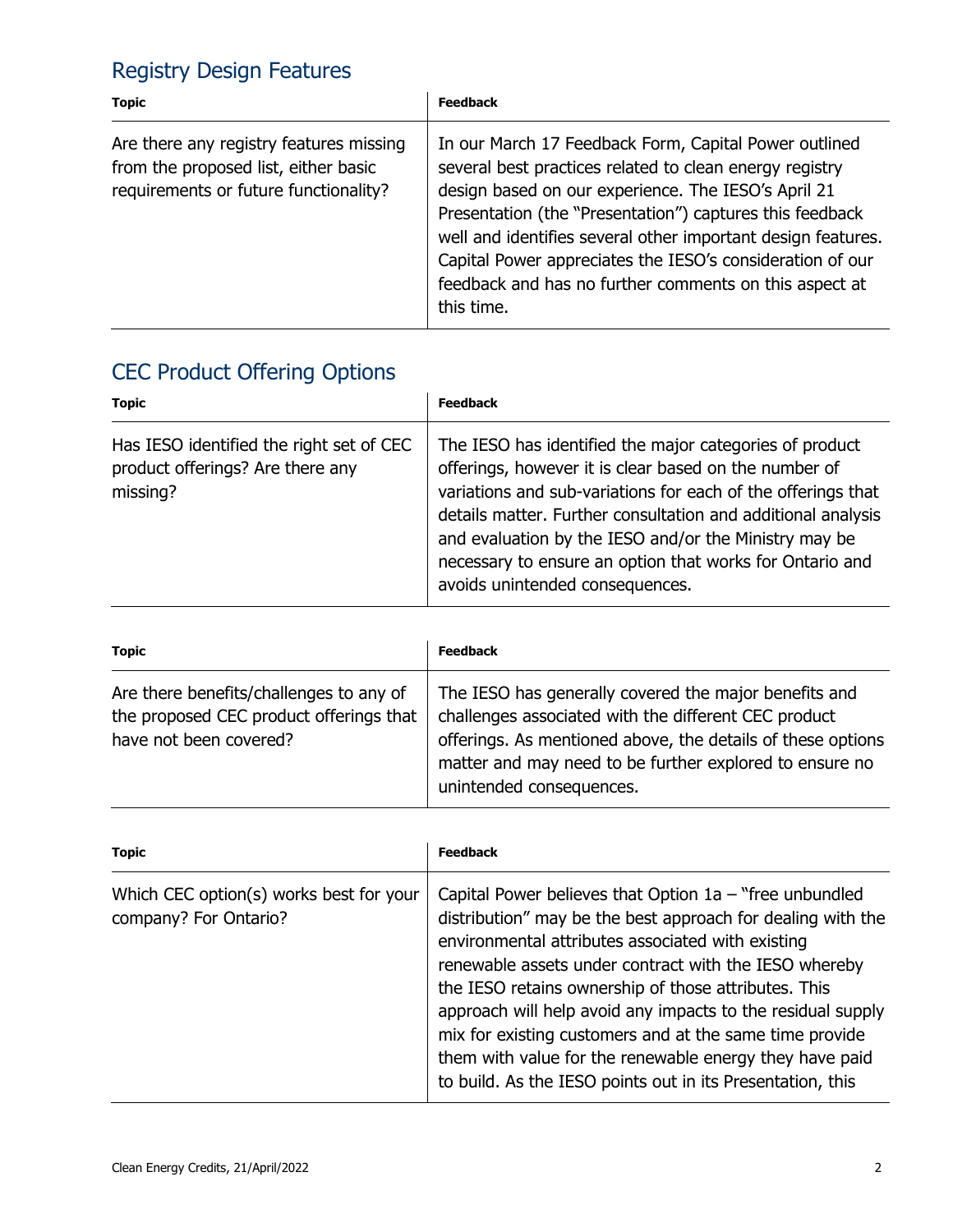#### **Topic Feedback**

approach also avoids the risk of "green washing" and double counting. Option 1a would satisfy the primary goal of enabling economic development by introducing a tool to help companies operating and consuming energy in Ontario to meet their clean energy goals without adding new and unnecessary risk or complexity to the market.

A variation of Option 1a that would be worthwhile considering is free unbundled distribution of credits but instead of the IESO automatically retiring the credits on behalf of load, allowing load entities to make their own decision whether to retire the credits or sell them to other parties. This refinement would allow greater optionality and could create additional opportunities for loads to green their full consumption. This variation would introduce some level of residual supply mix risk for existing customers, but it would be at the customer's discretion.

While Option 1a or the proposed variation to 1a above make sense for dealing with the environmental attributes associated with existing renewables under contract with the IESO, Capital Power believes that a separate approach may be required for valuing environmental attributes associated with newly procured and re-contracted renewable assets on a go-forward basis. Capital Power recommends that this issue be addressed within the IESO's ongoing medium- and long- term RFP consultations. A key consideration for ensuring a workable go-forward approach will be ensuring that any risk taken on by developers related to the value of these attributes is a risk that can be reasonably managed. In this sense, it will be critical to have a well-functioning and competitive credit market in place or to have some sort of back-stop provided by the IESO. Given that development of a go-forward approach will require additional consultation and evaluation, it would not make sense to incorporate such an approach in to the IESO's near-term (i.e., pre-2025) procurement work, as this would introduce the risk of delay. If the IESO does consider procuring new renewable assets in the near-term, it would make sense for the IESO to continue to retain ownership of environmental attributes and value them via Option 1a or the proposed variation to 1a outlined above.